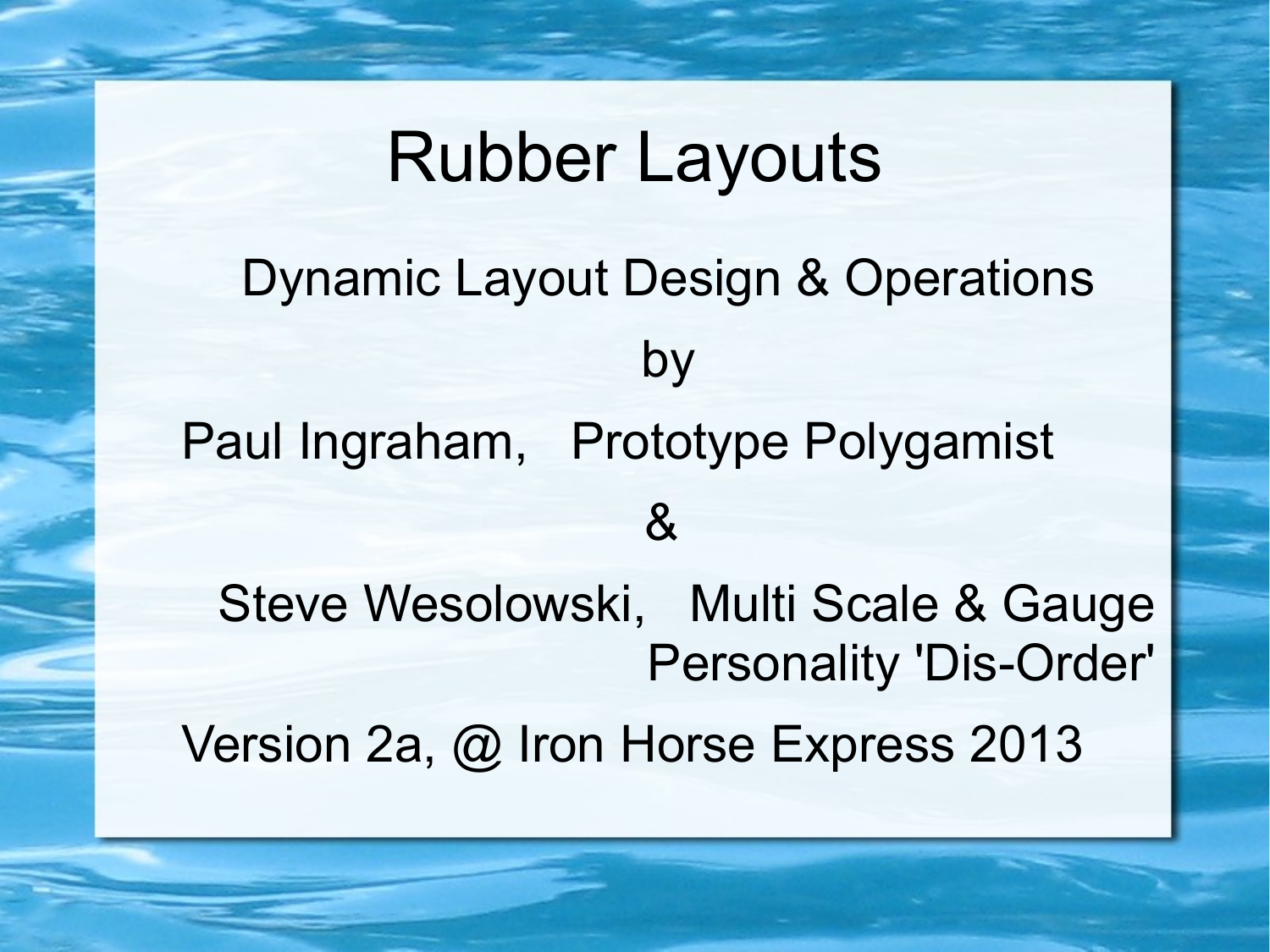## RL Clinic Outline

- What is an RL
- Who Builds RLs
- Why Build RLs
- How
- Where
- When
- Summary, Q & A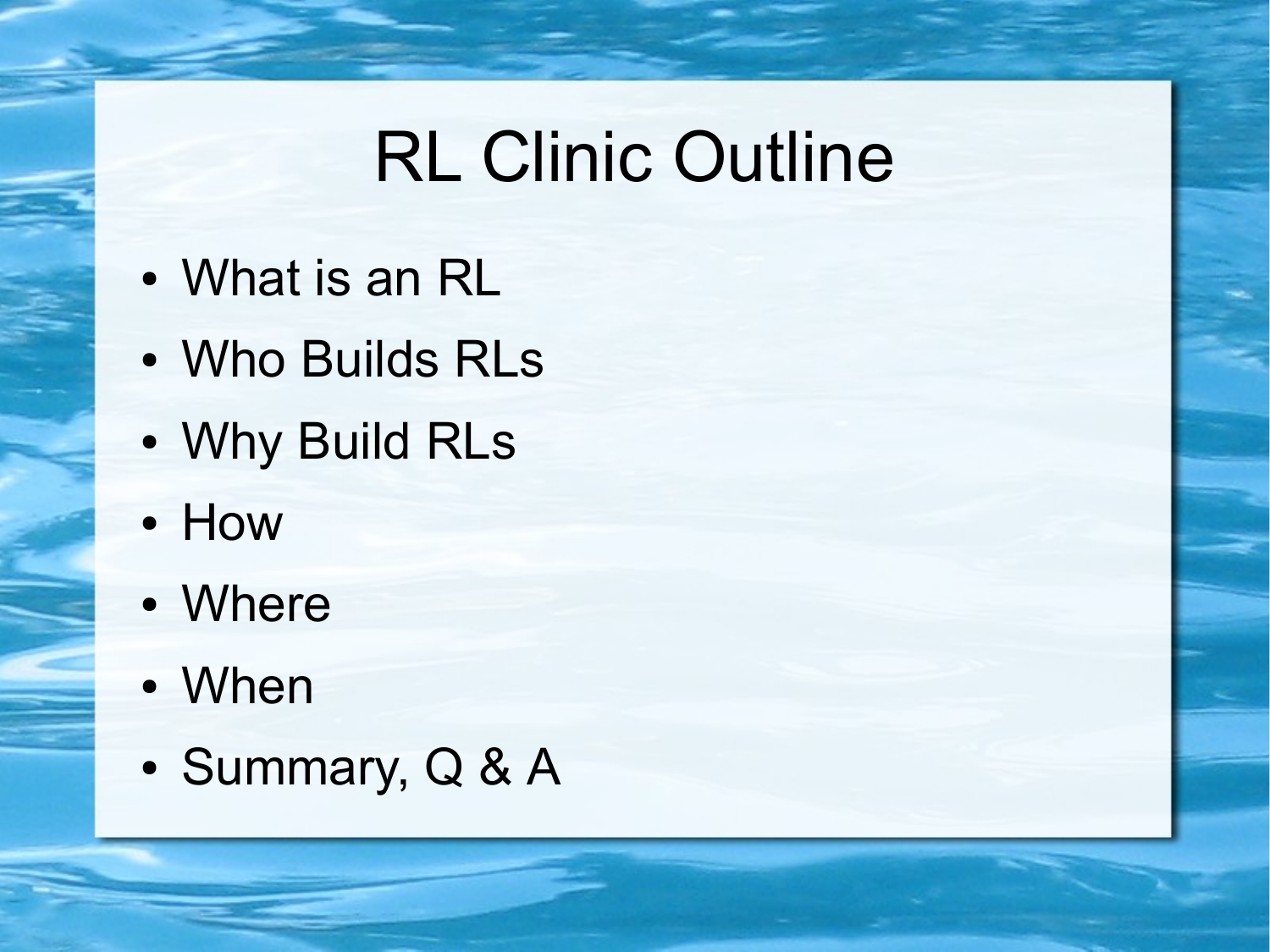#### What's a Rubber Layout (RL)?

- 1) Model of a Rubber Plantation. "Oops there goes another Rubber Tree..."
- 2) Any layout designed to be changed:

 in terms of Time, Space, Prototype, Operations, Scale, Gauge, or All

We all want Dr. Who's TARDIS for our Layout Room: 30 000 sq ft in 10 sq ft,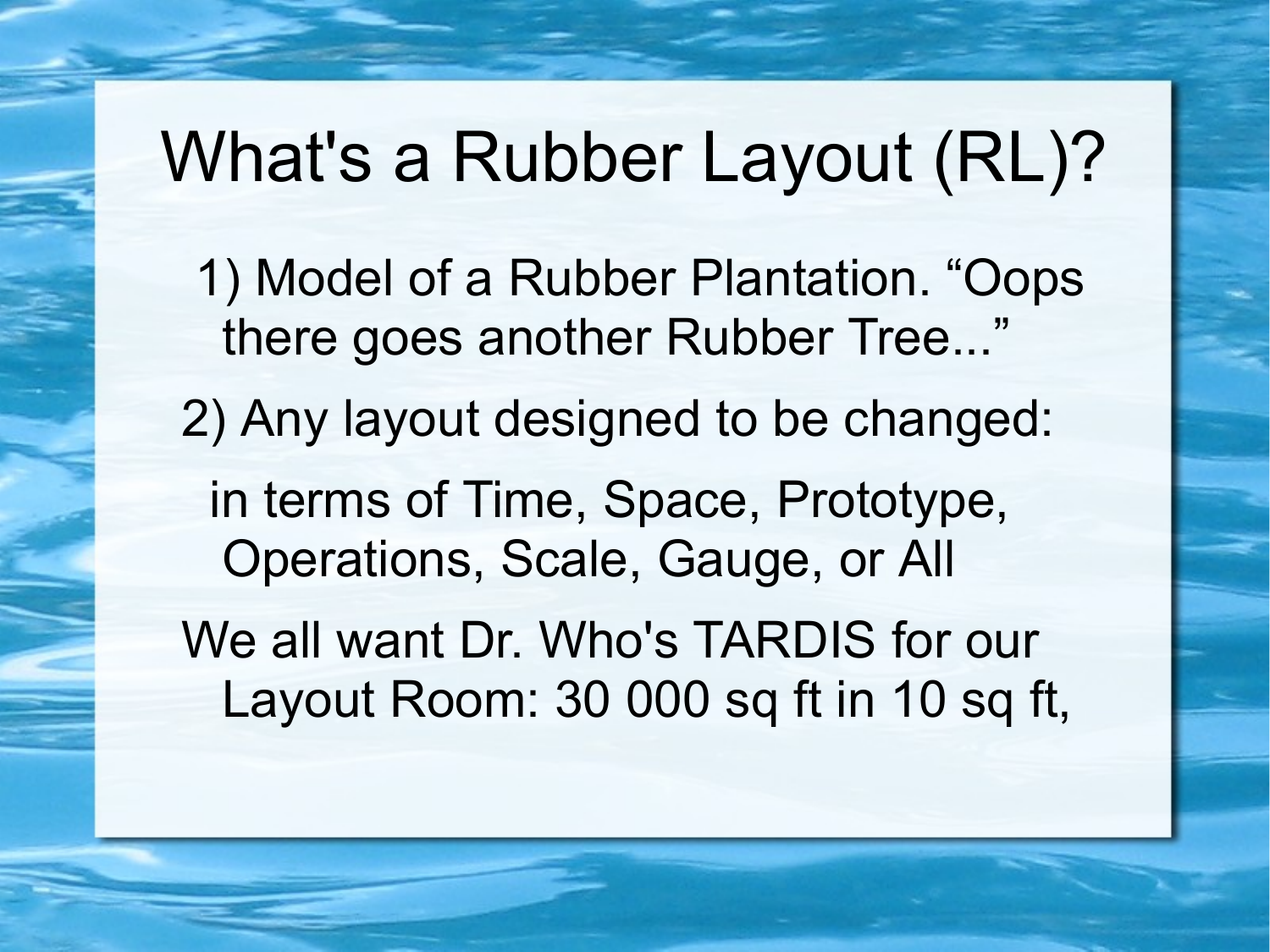## Who

- Modelers with Multiple Interests
- Beginners
- Experienced Modelers
- Builders who want to start over without throwing anything away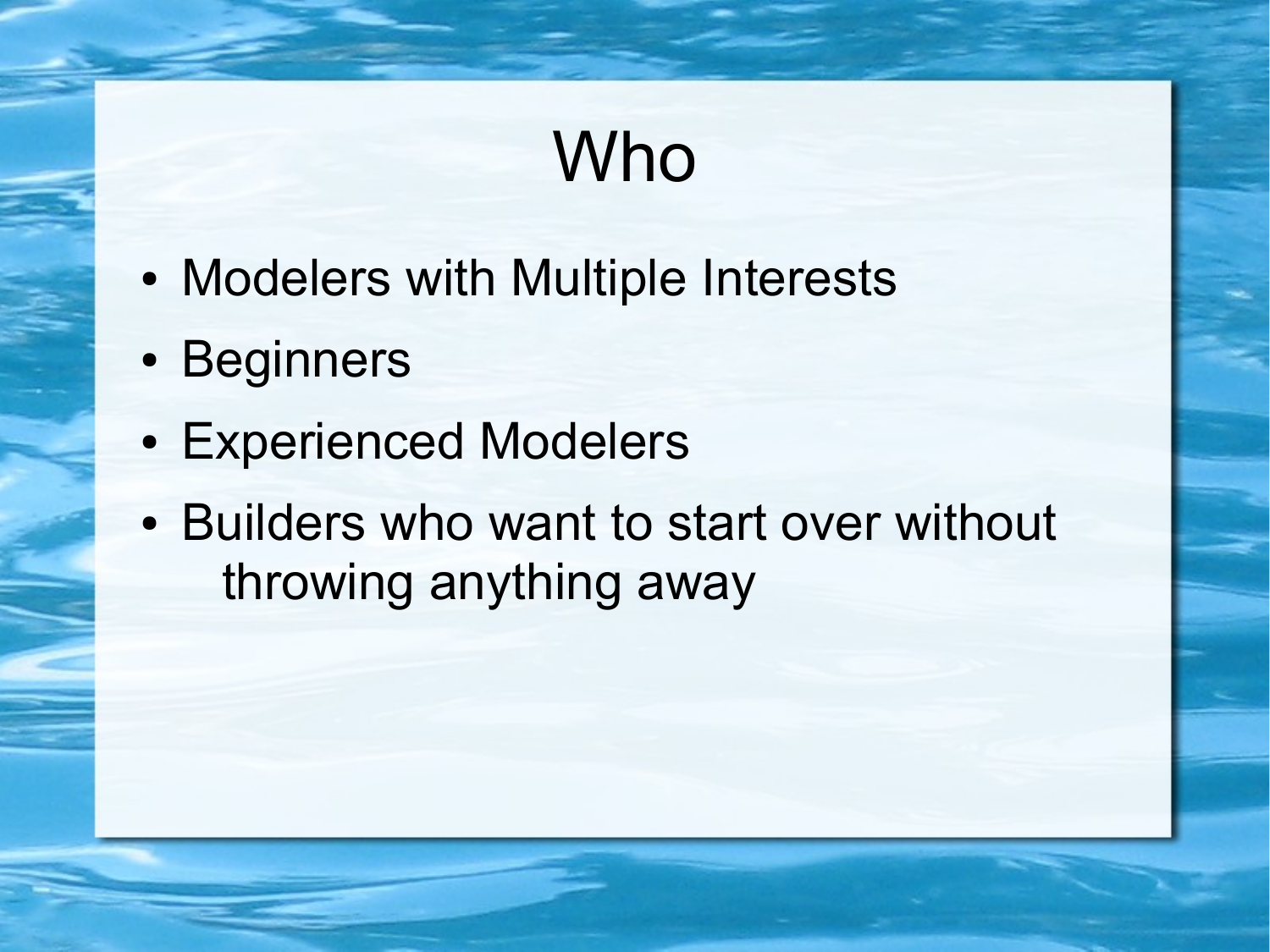# Why?

- No TARDIS
- Finite Space available
- Build a better Layout
- Better Investment of Limited Time and **Resources**
- Re-Usable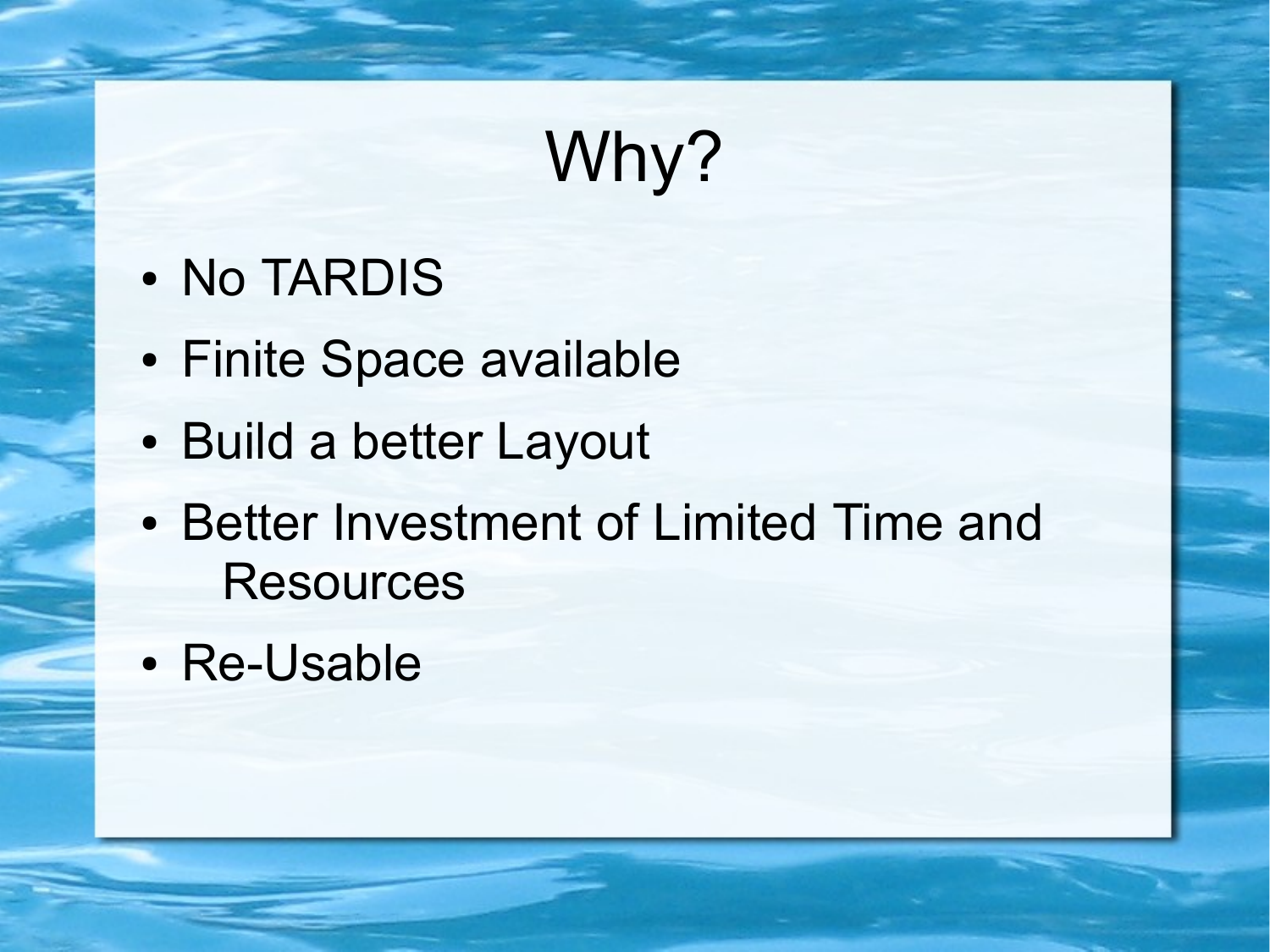# How (The MEAT!)

- Many Starting Points for Designs: Prototype(s), Locations, Eras influence Minimum Radii, Train Lengths, trackplans
- Operations Styles: Railfan vs Employee vs What Do YOU enjoy doing with trains?
- Different Cultural/National Model RR Ops Styles: Waybills, TimeTables
- Intended Use: Solo vs Club standards
- Multiple Concepts: ROCS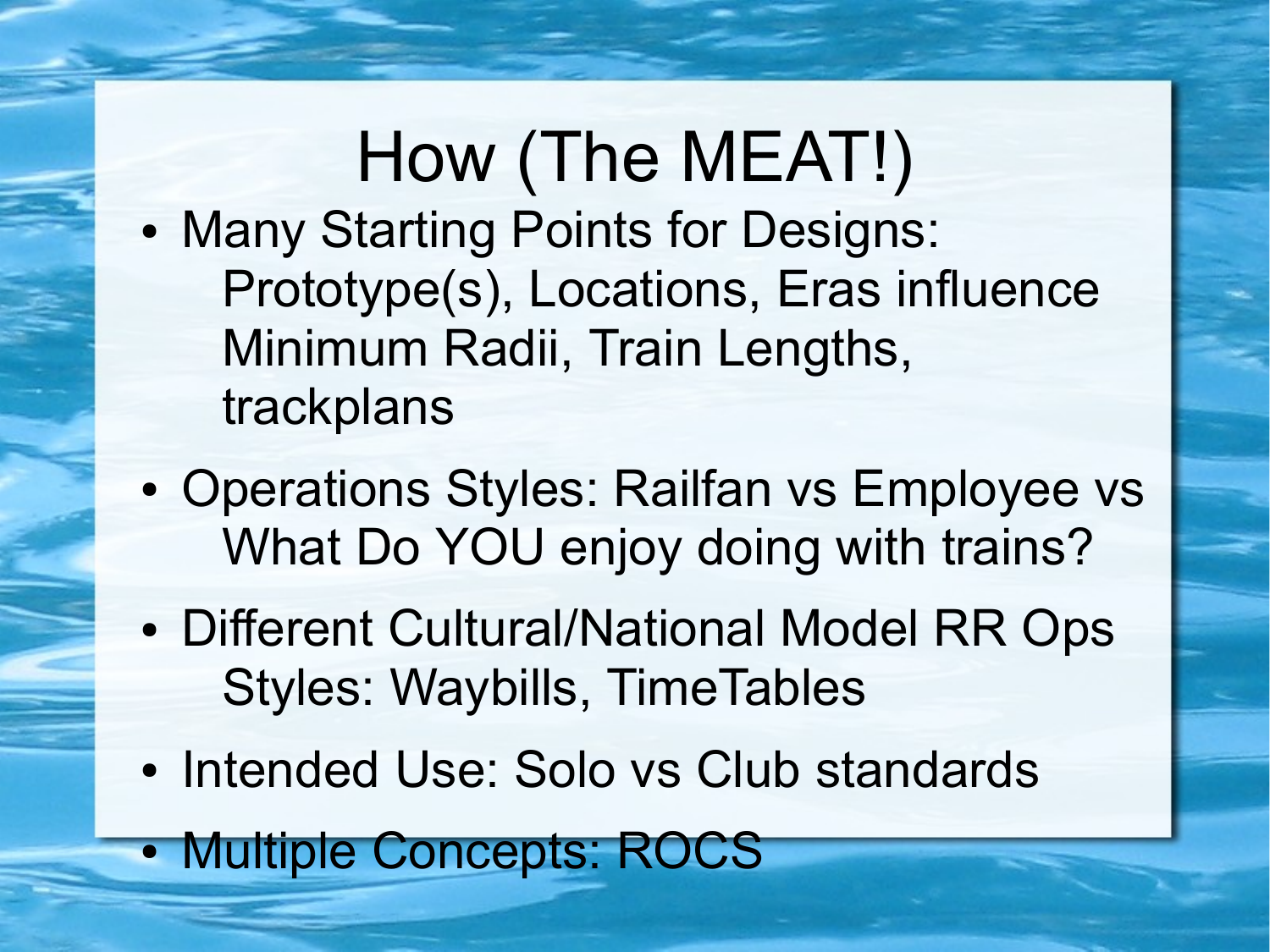#### How (More Meat!)

- Magnet Board Demo: Use for Rapid Prototyping, Planning, Reconfiguring
- RLs have Macro AND Micro Modularity Time for Demos!
- Macro: Scale, Era, Major Track changes
- Micro: Swap Structures, Scenery, Minor Track changes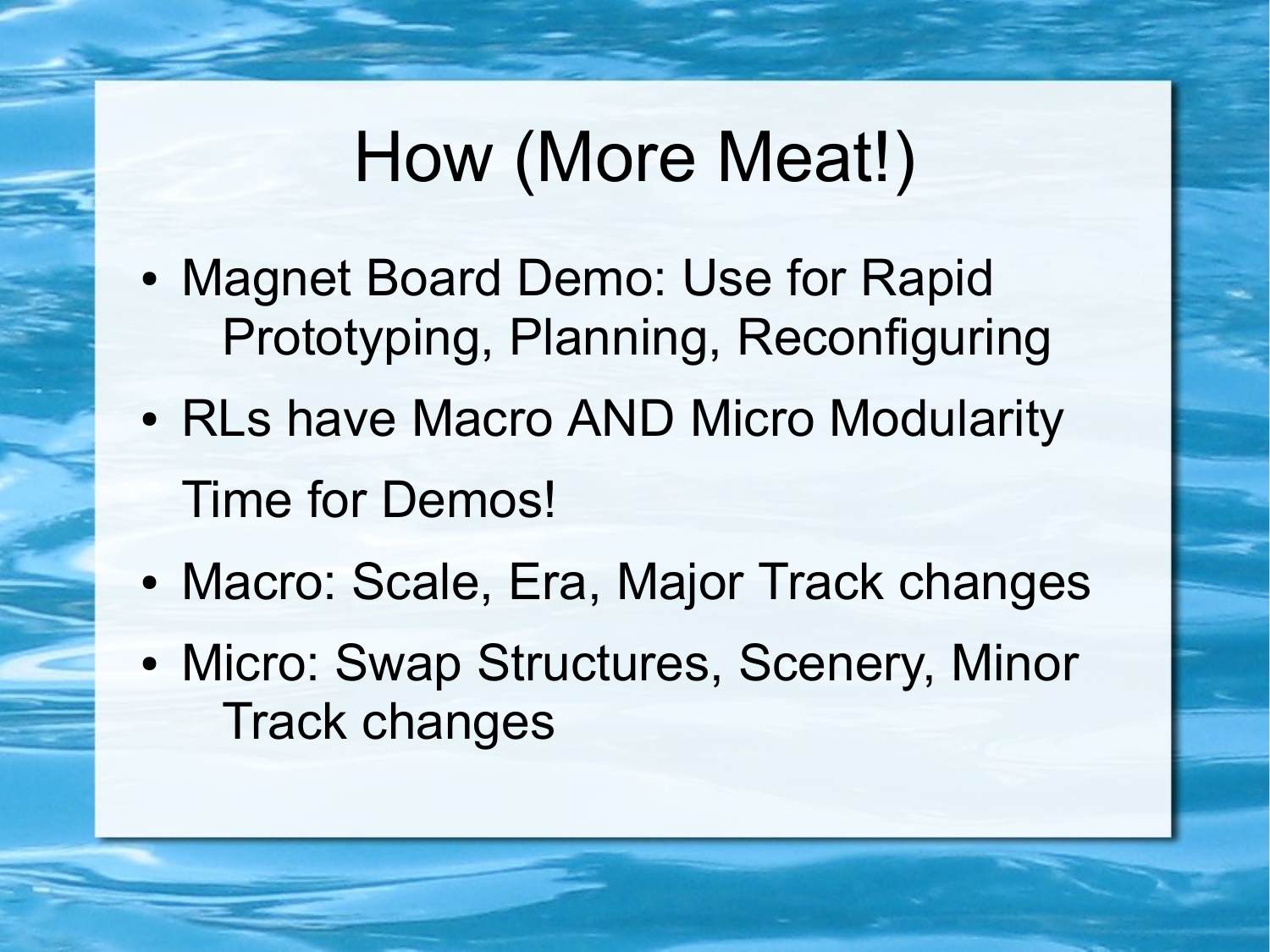#### Where can you build RLs?

- ANYWHERE! Location can influence design factors:
- Is the Layout Static ("Permanent") or modular?
- Shelf Small Switching layout or 2 car garage size RL?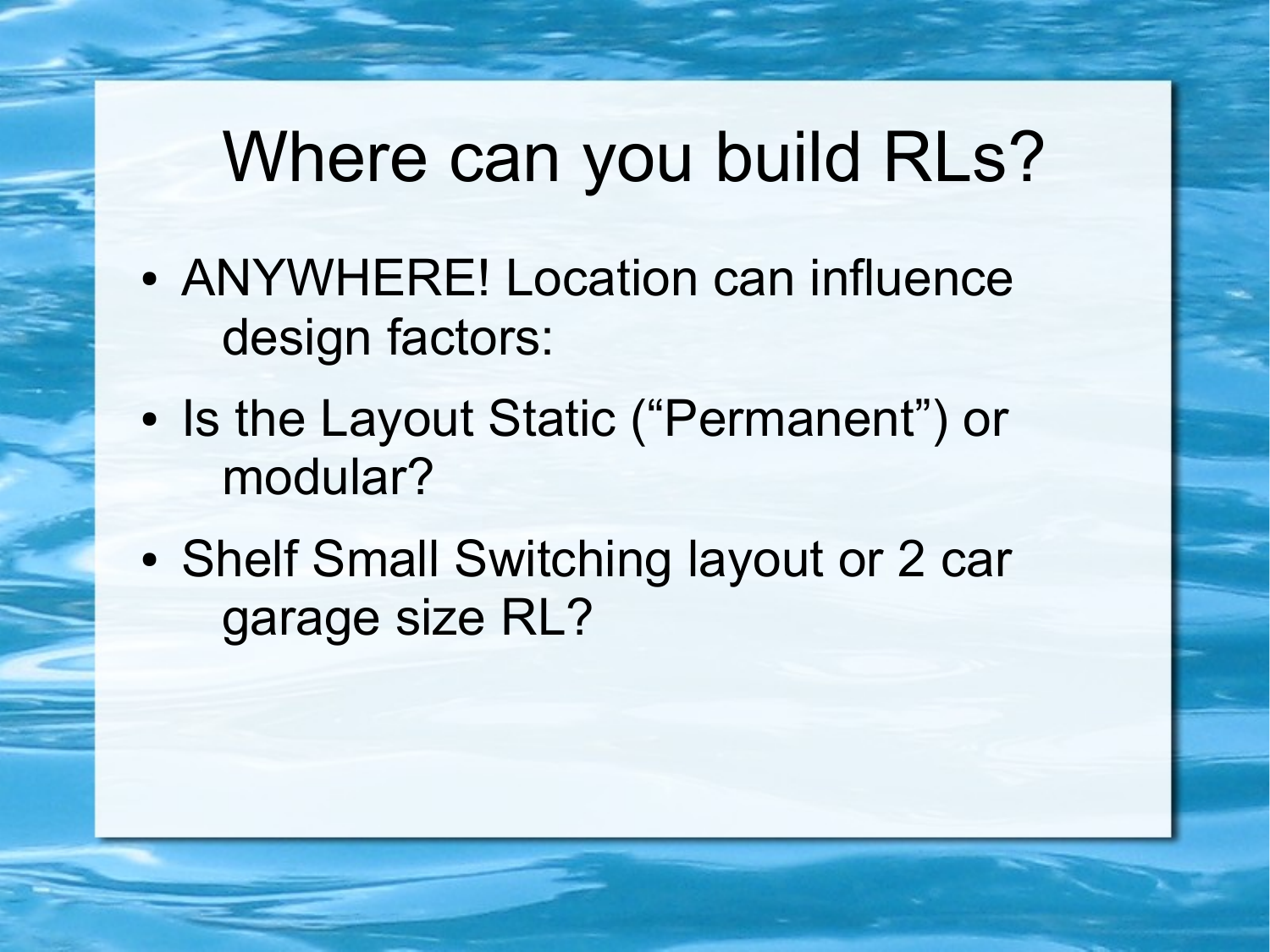## When

- Beginners
- Experimenting with New Ideas
- To Fit Other/Multiple Layouts
- When Space Needs change
- Limited Time: Something to Run NOW, can expand later (when Retired?)
- Limited Money: Ex. Timesaver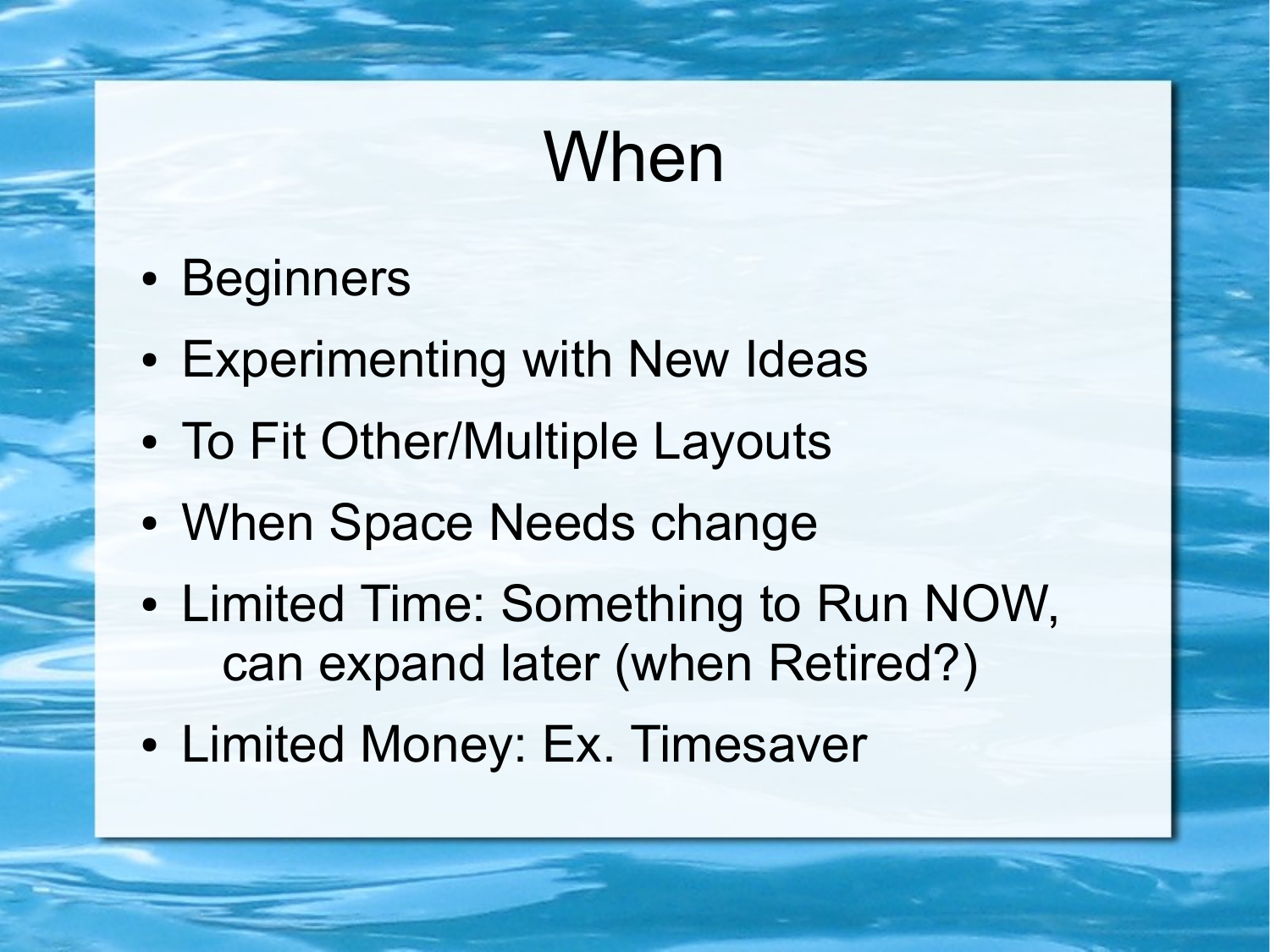## Summary

- $\bullet$ "Don't be limited by the expectations of others."
- $\bullet$ "It's YOUR Railroad: Build whatever YOU want"
- If It's NOT FUN, Why waste your Time?
- Visit the Modular Layouts  $@$  IHX
- Questions? Some Answers, some not
- Thank You for Sharing Your Ideas